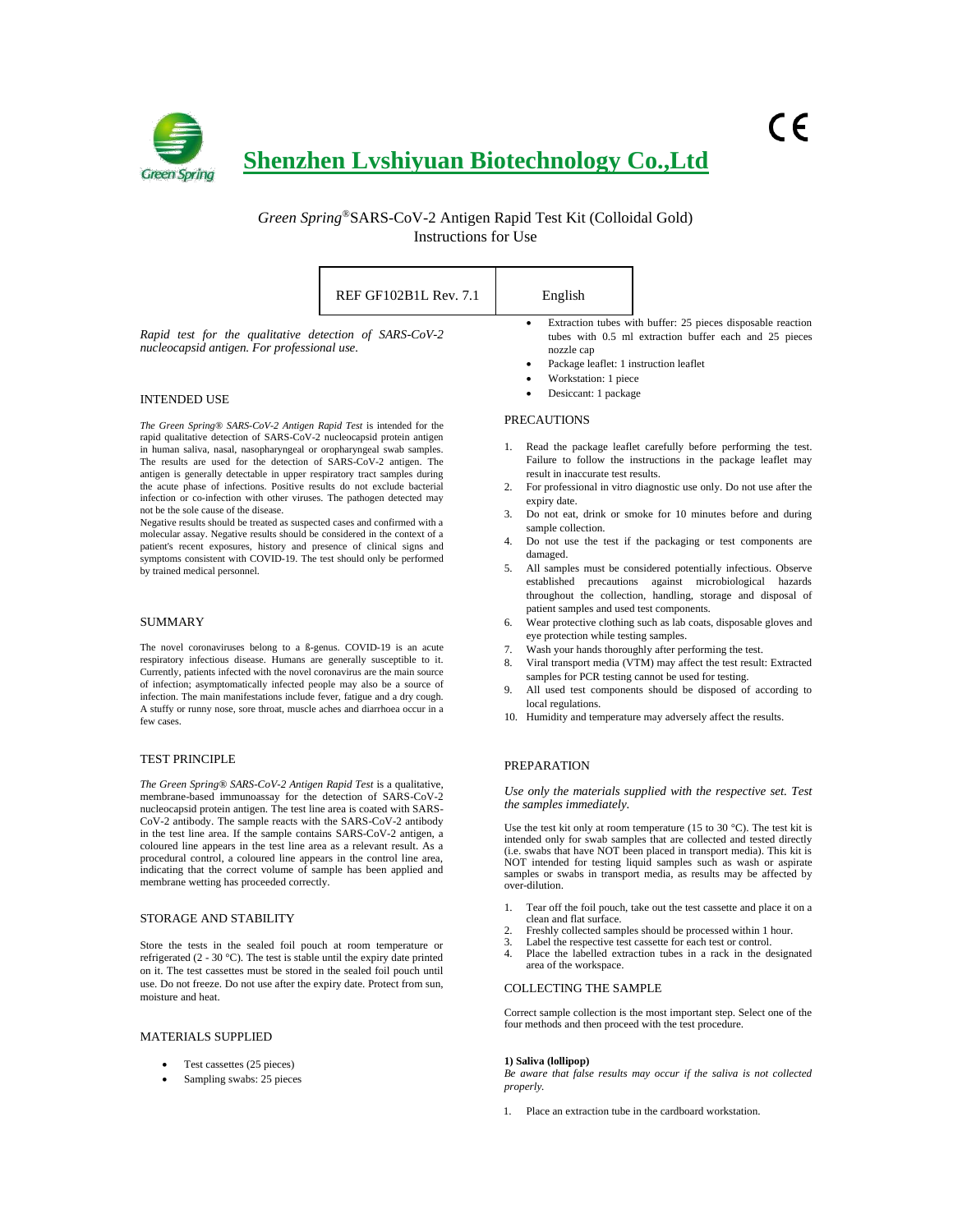- 2. Press the tip of your tongue against the lower root of your jaw. Cough deeply. Make the sound of "kuuua" to gather the saliva.
- 3. Place the swab on the tongue for at least 10 seconds, rotating it 3 times or more to fully absorb the saliva.

#### **2) Anterio-nasal swab (nose in front).**

*Make sure to collect enough nasal secretions with the swab. It is advisable to blow your nose first.*

- 1. Place an extraction tube in the cardboard workstation.
- 2. Carefully insert the swab into the patient's nostril. The tip of the swab should be inserted up to 2.5 cm deep from the edge of the nostril.
- 3. Swab along the mucosa in the nostril to ensure that both mucus and cells are collected.
- Take the swab out of the nostril while gently rotating it between your fingers.

#### **3) Nasopharyngeal swab (nose-throat).**

- 1. Place an extraction tube in the cardboard workstation.
- 2. Tilt the patient's head slightly backwards. Hold the swab like a pen and insert it through the nostril parallel to the palate.
- 3. While inserting, gently rub and roll the swab. As soon as you feel the throat resistance, stop and let the swab absorb secretion.
- 4. Slowly and carefully move the swab outwards while gently rotating it between your fingers.

#### **4) Oropharyngeal swab (throat).**

- 1. Place an extraction tube in the cardboard workstation.
- 2. Let the patient open the mouth wide and make "Ah" sounds, which will expose the pharyngeal tonsils on both sides.
- 3. Hold the swab tightly and wipe back and forth on the pharyngeal tonsils on both sides at least three times per side with moderate force. Do not touch the palate, tongue, teeth or gums.
- 4. Remove the swab while gently rotating it between your fingers.

*For best results, the nasopharyngeal (nose-throat) method is recommended.*

## PERFORMING THE TEST

After collecting the sample, perform the test as follows:

- Tear off the sealing of the extraction tube.
- 2. Insert the swab sample into the extraction tube and dip it up and down in the liquid. Rotate the swab several times during this process.
- 3. While removing the swab squeeze the sides of the tube to extract the remaining liquid our of the swab. Place the dropper tip firmly on the extraction tube and mix the
- liquid thoroughly . 4. Dispense 3 drops (approximately 100uL) into the sample well of the test cassette via the dropper tip.
- 5. Interpret the test results after 15 minutes. Do not interpret the results after 20 minutes.

### INTERPRETING THE TEST RESULT

**POSITIVE**: Two lines appear. One coloured line appears in the control line area (C) and another coloured line appears in the test line area (T). A positive result in the test area indicates the detection of SARS-CoV-2 antigen in the sample. A positive result does not exclude infection with other pathogens.

**NEGATIVE**: A coloured line appears in the control area (C). No coloured line appears in the test line area (T). A negative result does not exclude viral infection with SARS-CoV-2 and should be confirmed by molecular diagnostic methods if COVID-19 is suspected.

**INVALID**: The control line does not appear. Insufficient sample volume or incorrect handling are the most likely reasons causing the control line not to appear. Check the procedure and repeat the test with a new test cassette. If the problem persists, stop using the test kit immediately and contact your dealer.

### QUALITY CONTROL

The control area (C) acts as an internal procedure control. A coloured line appears when the procedure or sample volume has been applied correctly. Control standards are not provided with this test. As good laboratory practice, it is recommended to perform positive and negative controls periodically to verify test performance.

## LIMITATIONS

This test is intended for the qualitative detection of SARS-CoV-2 virus antigen only. The exact concentration of SARS-CoV-2 viral antigen cannot be determined by this test.

Test results are for clinical reference only and should not be the sole basis for clinical diagnosis and treatment. Clinical management of patients should be considered in combination with their symptoms, physical signs, patient history, other laboratory tests, therapeutic responses and epidemiological information.

Proper sampling is crucial. Failure to follow the procedure can lead to incorrect test results. Improper collection, storage or even freezing and thawing of the sample can lead to inaccurate test results.

A false-negative test result may occur if the viral antigen level in a sample is below the detection limit of the test or if the sample was not collected or transported properly; therefore, a negative test result does not exclude the possibility of SARS-CoV-2 infection.

A positive result does not exclude co-infection with other pathogens.

Monoclonal antibodies may not detect SARS-CoV-2 viruses with slightly altered amino acid levels in the region of the target epitope, or may detect them with less sensitivity.

The amount of antigen in a sample may decrease with increasing disease duration. Samples collected after day 5 of illness are more likely to be negative compared to an RTPCR test.

The tests target the nucleocapsid proteins. Performance is not affected by mutations in the spike protein. Mutations in the nucleocapsid protein are not excluded in the future.

## CHARACTERISTICS OF PERFORMANCE

The clinical performance of *the Green Spring® SARS-CoV-2 Antigen Rapid Test* was determined in prospective, randomised, single-blind studies. A total of 365 nasopharyngeal samples from symptomatic and asymptomatic patients were collected within 5 days of the onset of initial symptoms. The performance of the kit was compared with the results of a commercially available molecular test. The PCR comparisons use a nasopharyngeal swab.

*Table 1: Clinical study nasopharyngeal (nose-throat)*

| <b>Green Spring SARS-</b>                                                                                   | <b>PCR-Comparison</b>        | <b>Total</b>    |     |  |  |
|-------------------------------------------------------------------------------------------------------------|------------------------------|-----------------|-----|--|--|
| <b>COV-2 Antigen</b>                                                                                        | <b>Positive</b>              | <b>Negative</b> |     |  |  |
| <b>Rapid Test</b>                                                                                           |                              |                 |     |  |  |
| Positive                                                                                                    | 150                          |                 | 150 |  |  |
| Negative                                                                                                    | 5                            | 210             | 215 |  |  |
| Total                                                                                                       | 155                          | 210             | 365 |  |  |
| Sensitivity                                                                                                 | 96,77% (95%KI: 92,24-98,81%) |                 |     |  |  |
| Specificity                                                                                                 | 100,00% (95%KI: 97,76-100%)  |                 |     |  |  |
| Accuracv                                                                                                    | 98,63% (95% KI: 96,89-100%)  |                 |     |  |  |
| $DDL(ZZ \rightarrow 2Z)$ as $ZZZ$ is $LZZ$ if $LZZ$ is a contract and $2LZ$ and $2LZ$ is a contract of $LZ$ |                              |                 |     |  |  |

*PPA(Ct≤ 37): 96,77% (150/155), (95%KI: 92,24-98,81%) NPA(Ct≤ 37): 100,00% (210/210), (95%KI: 97,76-100%)*

For the anterior nasal swab method, a total of 298 anterior nasal samples were collected from symptomatic and asymptomatic patients within 5 days of the onset of the first symptoms. The performance of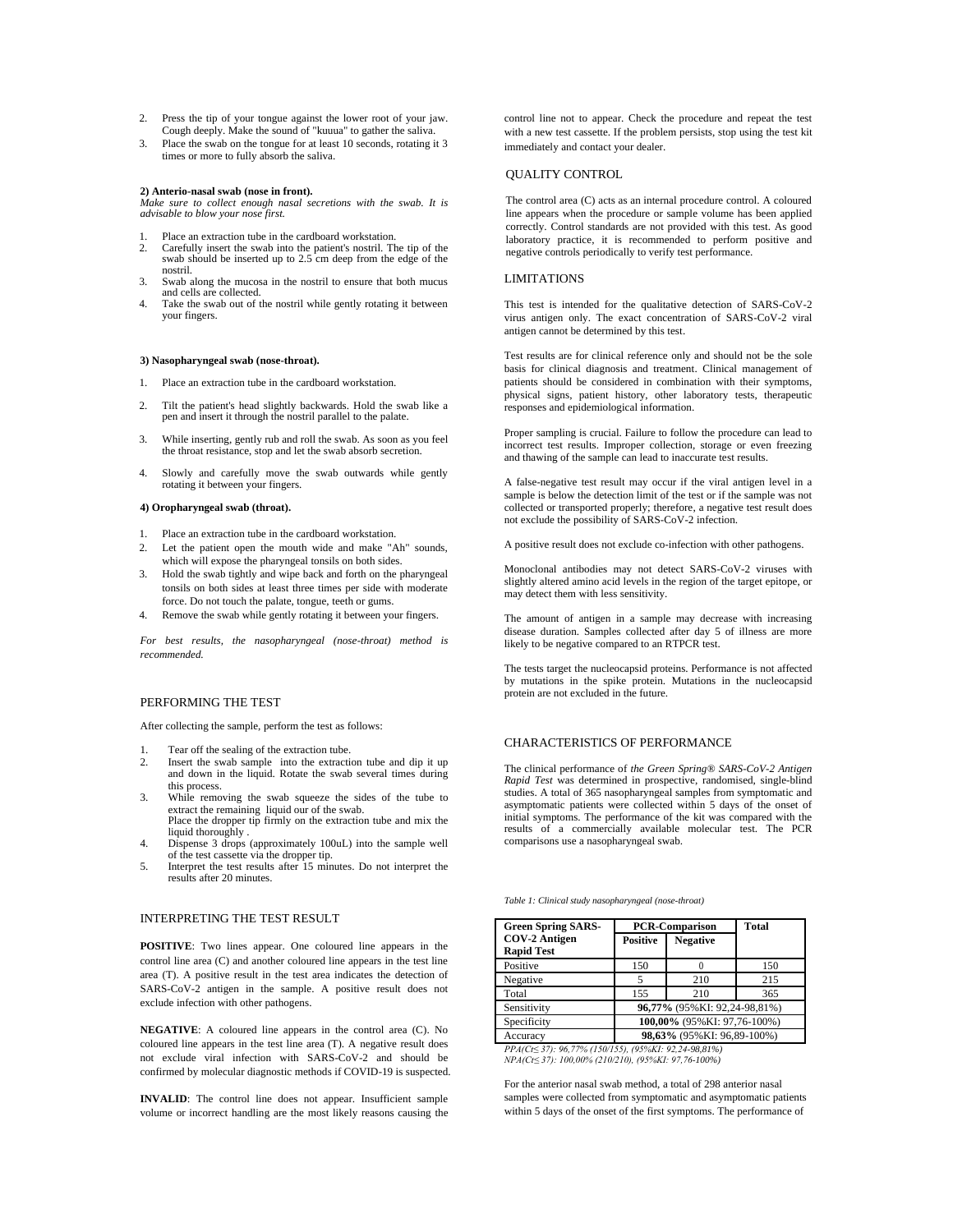the kit was compared with the results of a commercially available molecular test. The PCR comparisons use a nasopharyngeal swab.

*Table 2: clinical study anterior-nasal (nose-front)*

| <b>Green Spring SARS-</b>                             | <b>PCR-Comparison</b>         | <b>Total</b>    |     |  |  |
|-------------------------------------------------------|-------------------------------|-----------------|-----|--|--|
| <b>COV2</b> Antigen Rapid<br>Test                     | <b>Positive</b>               | <b>Negative</b> |     |  |  |
| Positive                                              | 154                           |                 | 154 |  |  |
| Negative                                              | 6                             | 138             | 144 |  |  |
| Total                                                 | 160                           | 138             | 298 |  |  |
| Sensitivity                                           | 96,25% (95% KI: 91,65-98,47%) |                 |     |  |  |
| Specificity                                           | 100,00% (95% KI: 96,62-100%)  |                 |     |  |  |
| Accuracy                                              | 97,99% (95% KI: 96,97-100%)   |                 |     |  |  |
| PPA(Ct < 37): 96,25% (154/160), (95%KI: 91,65-98,47%) |                               |                 |     |  |  |

*NPA(Ct≤ 37): 100,00% (138/138), (95%KI: 96,62-100%)*

For the saliva swab method, a total of 298 saliva samples from symptomatic and asymptomatic patients were collected within 5 days of the onset of the first symptoms. The performance of the kit was compared with the results of a commercially available molecular test. The PCR comparisons use a nasopharyngeal swab.

*Table 3: clinical study saliva (lollipop)*

| <b>Greenspring SARS-</b>          | <b>PCR-Comparison</b>         | <b>Total</b>    |     |  |  |
|-----------------------------------|-------------------------------|-----------------|-----|--|--|
| <b>COV2 Antigen Rapid</b><br>Test | <b>Positive</b>               | <b>Negative</b> |     |  |  |
| Positive                          | 147                           |                 | 147 |  |  |
| Negative                          | 13                            | 138             | 151 |  |  |
| Total                             | 160                           | 138             | 298 |  |  |
| Sensitivity                       | 91,88% (95% KI: 86,22-95,43%) |                 |     |  |  |
| Specificity                       | 100.00% (95% KI: 96.62-100%)  |                 |     |  |  |
| Accuracv                          | 95,64% (95% KI: 93,32-97,96%) |                 |     |  |  |

Accuracy **95,64%** (95%KI: 93,32-97,96%) *PPA(Ct≤ 37): 91,88% (147/160), (95%KI: 86,22-95,43%) NPA(Ct≤ 37): 100,00% (138/138), (95%KI: 96,62-100%)*

|                                                                                                                                 |                                          | (Yes/No)             |
|---------------------------------------------------------------------------------------------------------------------------------|------------------------------------------|----------------------|
| Influenza A                                                                                                                     | $1.6 \times 10^5$ TCID50/mL              | No                   |
| Influenza B                                                                                                                     | $1.6 \times 10^5$ TCID <sub>50</sub> /mL | No                   |
| Human coronavirus HKU1                                                                                                          | $1.6 \times 10^5$ TCID <sub>50</sub> /mL | No                   |
| Human coronavirus OC43                                                                                                          | $1.6 \times 10^5$ TCID50/mL              | No                   |
| Haemophilus influenzae                                                                                                          | $2.2x\ 10^5$ TCID50/mL                   | No                   |
| MERS-coronavirus                                                                                                                | $2.1 \times 10^5$ TCID <sub>50</sub> /mL | No                   |
| SARS-coronavirus                                                                                                                | $3.2 \times 10^5$ PFU/mL                 | Yes                  |
| Adenovirus C1                                                                                                                   | $1.5 \times 10^5$ TCID <sub>50</sub> /mL | No                   |
| Adenovirus 71                                                                                                                   | $1.5 \times 10^5$ TCID <sub>50</sub> /mL | No                   |
| Candida albicans                                                                                                                | $4.2 \times 10^5$ CFU/mL                 | No                   |
| Respiratory syncytial virus                                                                                                     | 5.1 x $10^5$ TCID50/mL                   | No                   |
| Enterovirus                                                                                                                     | 5.4 x $10^5$ TCID <sub>50</sub> /mL      | No                   |
| Malaria                                                                                                                         | $2.2 \times 10^6$ CFU/mL                 | No                   |
| Dengue                                                                                                                          | $1.2 \times 10^5$ TCID <sub>50</sub> /mL | No                   |
| Human coronavirus NL63                                                                                                          | $1.7x~10^5$ TCID50/mL                    | No                   |
| Human coronavirus 229E                                                                                                          | $2.2 \times 10^5$ TCID50/mL              | No                   |
| Streptococcus pneumoniae                                                                                                        | $1.1 \times 10^6$ CFU/mL                 | No                   |
| Pneumocystis jirovecii (PJP)                                                                                                    | $1.0$ x $10^5$ TCID50/mL                 | No                   |
| Legionella pneumophila                                                                                                          | $1.4 \times 10^6$ CFU/mL                 | No                   |
| Chlamydia pneumoniae                                                                                                            | $1.1$ x $10^6$ IFU/mL                    | No                   |
| HumanMetapneumovirus(h<br>MPV)                                                                                                  | $1.1 \times 10^5$ TCID50/mL              | No                   |
| Parainfluenza virus 1                                                                                                           | $1.0 \times 10^5$ TCID50/mL              | No                   |
| Parainfluenza virus 2                                                                                                           | $1.0 \times 10^5$ TCID <sub>50</sub> /mL | No                   |
| Parainfluenza virus 3                                                                                                           | $3.5 \times 10^5$ TCID50/mL              | No                   |
| Parainfluenza virus 4                                                                                                           | $1.4$ x $10^5$ TCID50/mL                 | No                   |
| Rhinovirus                                                                                                                      | $1.3 \times 10^5$ PFU/mL                 | No                   |
| Mycoplasma pneumoniae                                                                                                           | $1.8 \times 10^6$ CFU/mL                 | No                   |
| Bordetella pertussis                                                                                                            | $1.5 \times 10^6$ CFU/mL                 | No                   |
| Mycobacterium tuberculosis<br>Concentrated human nasal<br>contents (representative of<br>normal respiratory microbial<br>flora) | $1.0 \times 10^6$ CFU/mL<br>100%         | No<br>N <sub>0</sub> |
| Streptococcus pyogenes                                                                                                          | $1.0 \times 10^6$ CFU/mL                 | No                   |

CROSS-REACTIVITY

**Potential cross-reactant Concentration Cross-reactivity**